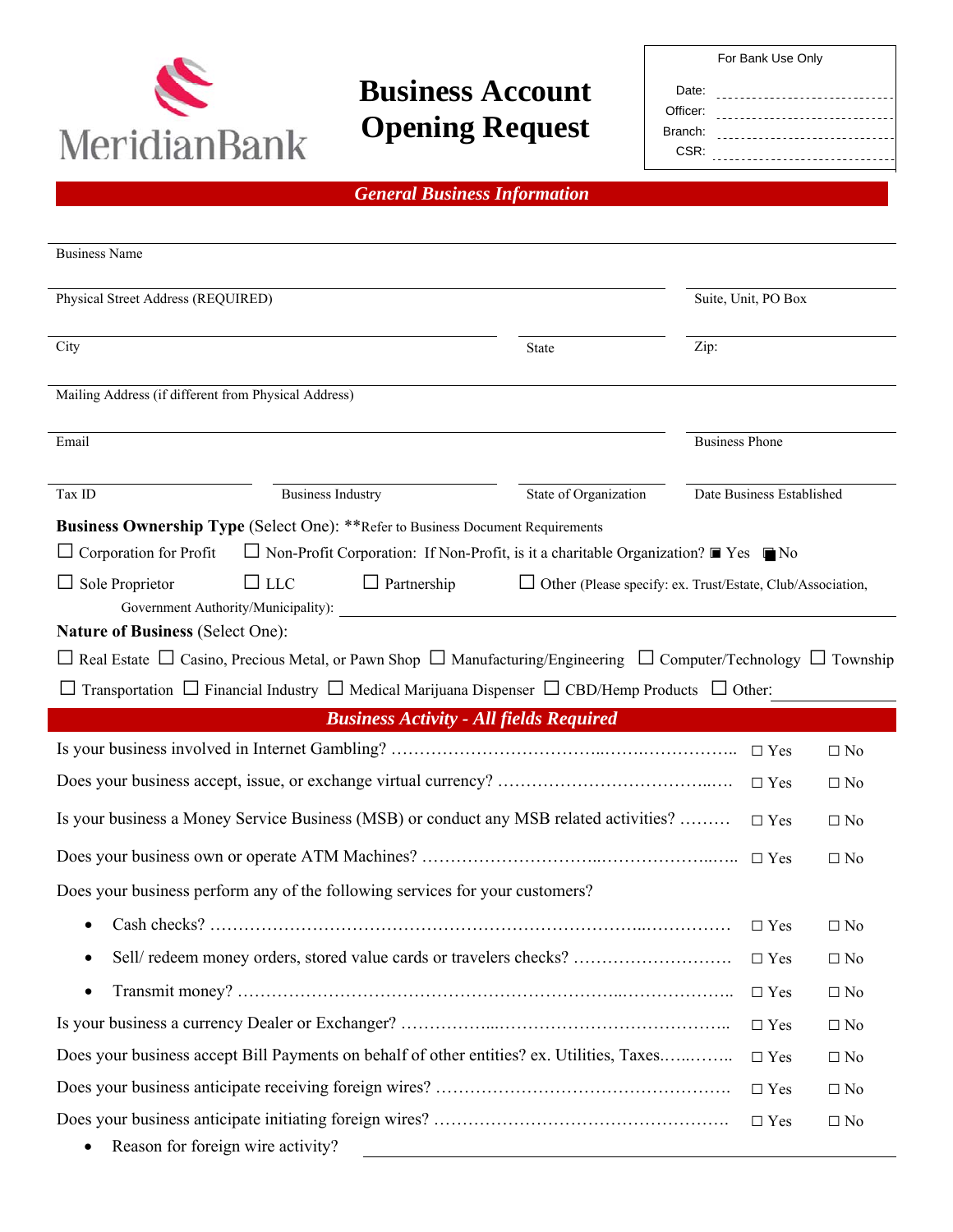# New Account Information

|                                                                                 | <b>Account 1 - All fields Required</b>                                       |
|---------------------------------------------------------------------------------|------------------------------------------------------------------------------|
|                                                                                 | $\Box$ Business Checking<br>$\Box$ Business Money Market<br>$\Box$ CD        |
|                                                                                 |                                                                              |
| Authorized Signers for this account                                             | $\Box$ Signer 2<br>$\Box$ Signer 3<br>$\Box$ Signer 1                        |
| Additional Services** (Check all that apply):                                   | <b>Estimated Monthly Average Totals for the following transaction types:</b> |
| **See Fee Schedule for pricing                                                  | Cash Deposits (not including checks/electronic deposits)  \$                 |
| $\Box$ iPosit (Remote Deposit Capture)                                          | Cash Withdrawals (not including checks/electronic                            |
| $\Box$ NetTeller (Basic Internet Banking)                                       |                                                                              |
| $\Box$ add ACH capability                                                       |                                                                              |
| $\Box$ add Wire capability                                                      |                                                                              |
| $\Box$ Positive Pay                                                             |                                                                              |
| $\Box$ Mobile Deposit                                                           |                                                                              |
| $\Box$ EDI                                                                      |                                                                              |
|                                                                                 |                                                                              |
|                                                                                 |                                                                              |
|                                                                                 | <b>Account 2 - All fields Required</b>                                       |
|                                                                                 | $\Box$ Business Checking<br>□ Business Money Market<br>$\Box$ CD             |
|                                                                                 |                                                                              |
| Authorized Signers for this account                                             | $\Box$ Signer 2<br>$\Box$ Signer 1<br>$\Box$ Signer 3                        |
| Additional Services** (Check all that apply):<br>**See Fee Schedule for pricing | <b>Estimated Monthly Average Totals for the following transaction types:</b> |
| $\Box$ iPosit (Remote Deposit Capture)                                          | Cash Deposits (not including checks/electronic deposits)  \$                 |
| $\Box$ NetTeller (Basic Internet Banking)                                       | Cash Withdrawals (not including checks/electronic                            |
| □ add ACH capability                                                            |                                                                              |
| $\Box$ add Wire capability                                                      |                                                                              |
| $\Box$ Positive Pay                                                             |                                                                              |
|                                                                                 |                                                                              |
| $\Box$ Mobile Deposit                                                           |                                                                              |
| $\Box$ EDI                                                                      |                                                                              |
|                                                                                 |                                                                              |
|                                                                                 | <b>Account 3 - All fields Required</b>                                       |
|                                                                                 | $\Box$ Business Checking<br>$\Box$ CD<br>$\Box$ Business Money Market        |
|                                                                                 |                                                                              |
| Authorized Signers for this account                                             | $\Box$ Signer 1<br>$\Box$ Signer 2<br>$\Box$ Signer 3                        |
| Additional Services** (Check all that apply):                                   | <b>Estimated Monthly Average Totals for the following transaction types:</b> |
| **See Fee Schedule for pricing<br>$\Box$ iPosit (Remote Deposit Capture)        | Cash Deposits (not including checks/electronic deposits)  \$                 |
|                                                                                 | Cash Withdrawals (not including checks/electronic                            |
| $\Box$ NetTeller (Basic Internet Banking)                                       |                                                                              |
| $\Box$ add ACH capability                                                       |                                                                              |
| $\Box$ add Wire capability                                                      |                                                                              |
| $\Box$ Positive Pay                                                             |                                                                              |
| $\Box$ Mobile Deposit                                                           |                                                                              |
| $\Box$ EDI                                                                      |                                                                              |
|                                                                                 |                                                                              |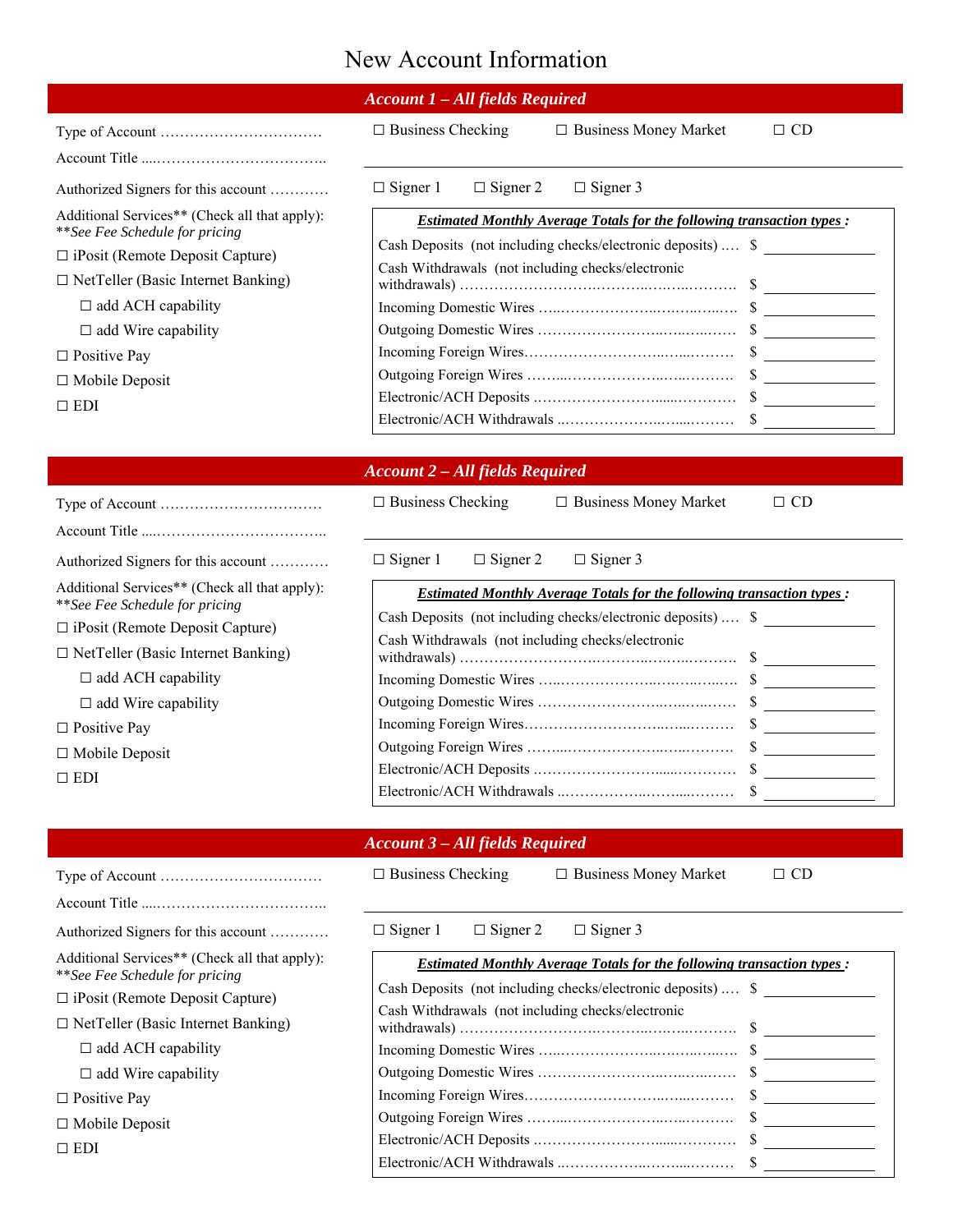### **REQUIRED INDIVIDUAL IDENTIFICATION: All signers must provide us with a copy of 1 form of primary ID (**Valid Driver's License, Government ID card with photo, US Passport, Armed Forces ID card, or an Alien registration card)

### *Signer 1* **-** *All fields Required*

| Name                                                           |                                                                                                |            |               |
|----------------------------------------------------------------|------------------------------------------------------------------------------------------------|------------|---------------|
| Current Street Address, City, State, Zip (PO Box not accepted) |                                                                                                |            |               |
| Social Security Number                                         | Email Address                                                                                  |            |               |
| Date of Birth                                                  | Driver's License No. (Copy of ID Required)                                                     | DL State   | DL Expiration |
| Home Phone                                                     | Cell Phone                                                                                     | Work Phone |               |
| $\Box$ Employed<br>$\Box$ Unemployed                           | $\Box$ Student<br>Retired**<br><b>Homemaker</b>                                                |            |               |
|                                                                | Employment Status (Choose One) **If retired, please list your previous employer and occupation |            |               |
| Employer                                                       | Occupation                                                                                     |            |               |
|                                                                | <b>Signer 2 - All fields Required</b>                                                          |            |               |
|                                                                |                                                                                                |            |               |
| Name                                                           |                                                                                                |            |               |
|                                                                |                                                                                                |            |               |
| Current Street Address, City, State, Zip (PO Box not accepted) |                                                                                                |            |               |
| Social Security Number                                         | Email Address                                                                                  |            |               |
|                                                                |                                                                                                |            |               |
| Date of Birth                                                  | Driver's License No. (Copy of ID Required)                                                     | DL State   | DL Expiration |
| Home Phone                                                     | Cell Phone                                                                                     | Work Phone |               |
| $\square$ Employed<br>$\Box$ Unemployed                        | $\Box$ Student<br>$\exists$ Retired**<br>$\Box$ Homemaker                                      |            |               |
|                                                                | Employment Status (Choose One) **If retired, please list your previous employer and occupation |            |               |
| Employer                                                       | Occupation                                                                                     |            |               |
|                                                                | <b>Signer 3 - All fields Required</b>                                                          |            |               |
|                                                                |                                                                                                |            |               |
| Name                                                           |                                                                                                |            |               |
|                                                                |                                                                                                |            |               |
| Current Street Address, City, State, Zip (PO Box not accepted) |                                                                                                |            |               |
| Social Security Number                                         | Email Address                                                                                  |            |               |
|                                                                |                                                                                                |            |               |
| Date of Birth                                                  | Driver's License No. (Copy of ID Required)                                                     | DL State   | DL Expiration |
| Home Phone                                                     | Cell Phone                                                                                     | Work Phone |               |
| $\Box$ Employed<br>$\Box$ Unemployed                           | Retired**<br>$\Box$ Student<br><b>JHomemaker</b>                                               |            |               |
|                                                                | Employment Status (Choose One) **If retired, please list your previous employer and occupation |            |               |
|                                                                |                                                                                                |            |               |
| Employer                                                       | Occupation                                                                                     |            |               |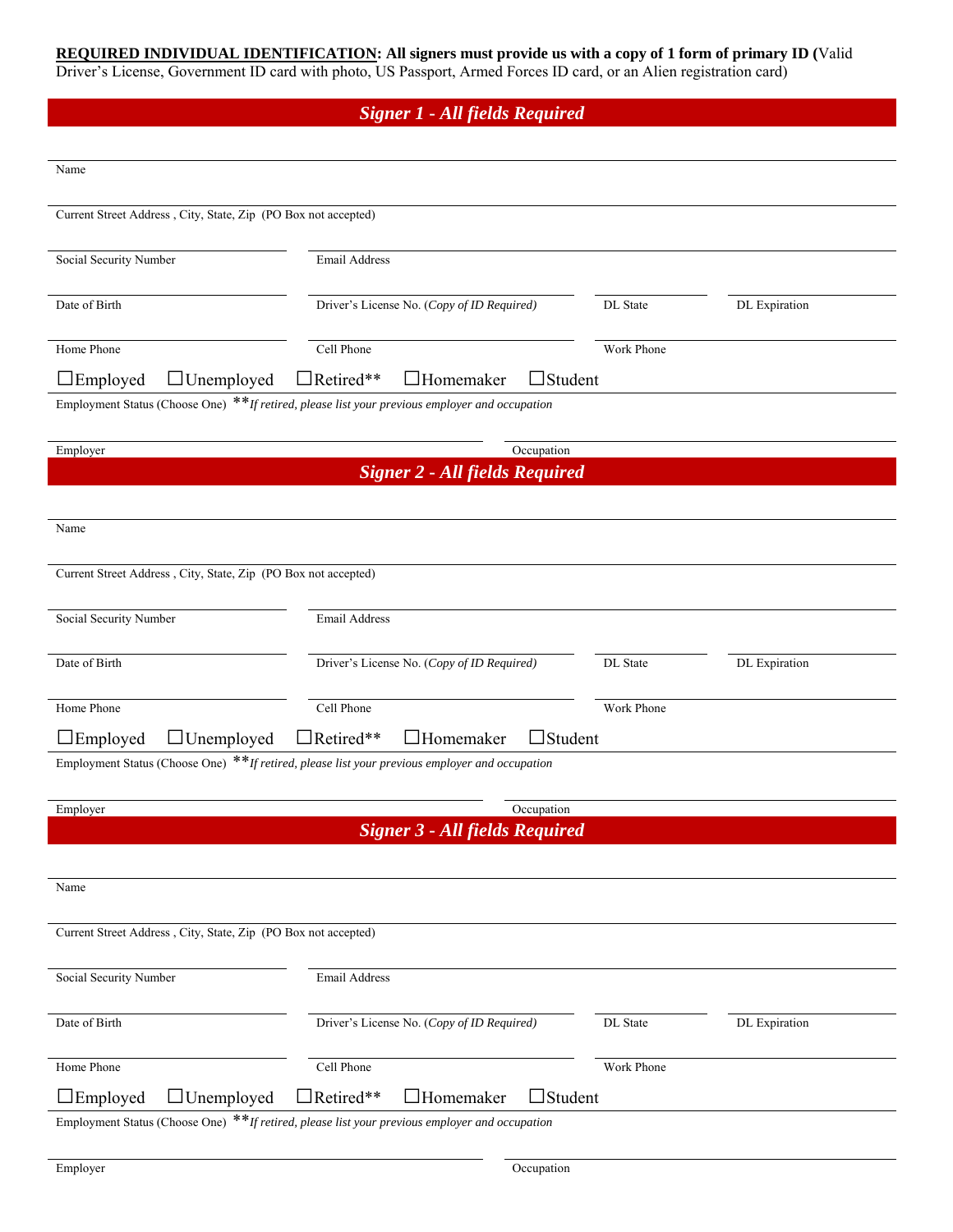## **MERIDIAN BANK CERTIFICATION OF BENEFICIAL OWNERSHIP**

#### **Persons opening or making changes to an account on behalf of a Legal Entity must provide the following information;**

**\_\_\_\_\_\_\_\_\_\_\_\_\_\_\_\_\_\_\_\_\_\_\_\_\_\_\_\_\_\_\_\_\_\_\_\_\_\_\_\_\_\_\_\_\_\_\_\_\_\_\_\_\_\_\_\_\_\_\_\_\_\_\_\_\_\_\_\_\_\_\_\_\_\_\_\_\_\_\_\_\_\_\_\_\_\_\_\_\_\_\_\_\_\_** 

\_\_\_\_\_\_\_\_\_\_\_\_\_\_\_\_\_\_\_\_\_\_\_\_\_\_\_\_\_\_\_\_\_\_\_\_\_\_\_\_\_\_\_\_\_\_\_\_\_\_\_\_\_\_\_\_\_\_\_\_\_\_\_\_\_\_\_\_\_\_\_\_\_\_\_\_\_\_\_\_\_\_\_\_\_\_\_\_\_\_\_\_\_\_

\_\_\_\_\_\_\_\_\_\_\_\_\_\_\_\_\_\_\_\_\_\_\_\_\_\_\_\_\_\_\_\_\_\_\_\_\_\_\_\_\_\_\_\_\_\_\_\_\_\_\_\_\_\_\_\_\_\_\_\_\_\_\_\_\_\_\_\_\_\_\_\_\_\_\_\_\_\_\_\_\_\_\_\_\_\_\_\_\_\_\_\_\_\_

\_\_\_\_\_\_\_\_\_\_\_\_\_\_\_\_\_\_\_\_\_\_\_\_\_\_\_\_\_\_\_\_\_\_\_\_\_\_\_\_\_\_\_\_\_\_\_\_\_\_\_\_\_\_\_\_\_\_\_\_\_\_\_\_\_\_\_\_\_\_\_\_\_\_\_\_\_\_\_\_\_\_\_\_\_\_\_\_\_\_\_\_\_\_

**1) Name** and **Title** of Natural Person requesting the change/new account:

**2) Name**, and **Type** of Legal Entity for which the account is being opened/changed:

**3) Physical Address** of Legal Entity for which the account is being opened/changed:

**4) Tax ID Number (EIN)** of Legal Entity for which the account is being opened/changed:

## **BENEFICIAL OWNERSHIP INFORMATION – 25% OR MORE**

The following information for each **individual**\*, who directly or indirectly, through any contract, arrangement, understanding, relationship, or otherwise, owns 25% or more of the equity interests of the Legal Entity listed above.

| <b>OWNER#1</b>                 |                   |                                  |
|--------------------------------|-------------------|----------------------------------|
| <b>Title</b>                   |                   | % ownership                      |
| Tax ID#                        |                   | Date of Birth                    |
| <b>Physical Address</b>        | <b>Street</b>     |                                  |
| (Home or Business              | City              |                                  |
| <b>Street Address)</b>         | State & Zip       |                                  |
| <b>Identification</b>          | ID Type*          | <b>State/country of issuance</b> |
| *Driver's License<br>*Passport | <b>Number</b>     |                                  |
| <i>*State Issued ID</i>        | <b>Issue Date</b> | <b>Expiration Date</b>           |

| <b>OWNER#2</b>                |                   |                                  |  |
|-------------------------------|-------------------|----------------------------------|--|
| <b>Title</b>                  |                   | % ownership                      |  |
| Tax ID #                      |                   | Date of Birth                    |  |
| <b>Physical Address</b>       | <b>Street</b>     |                                  |  |
| (Home or Business             | City              |                                  |  |
| <b>Street Address)</b>        | State & Zip       |                                  |  |
| Identification                | ID Type*          | <b>State/country of issuance</b> |  |
| *Driver's License             | <b>Number</b>     |                                  |  |
| *Passport<br>*State Issued ID | <b>Issue Date</b> | <b>Expiration Date</b>           |  |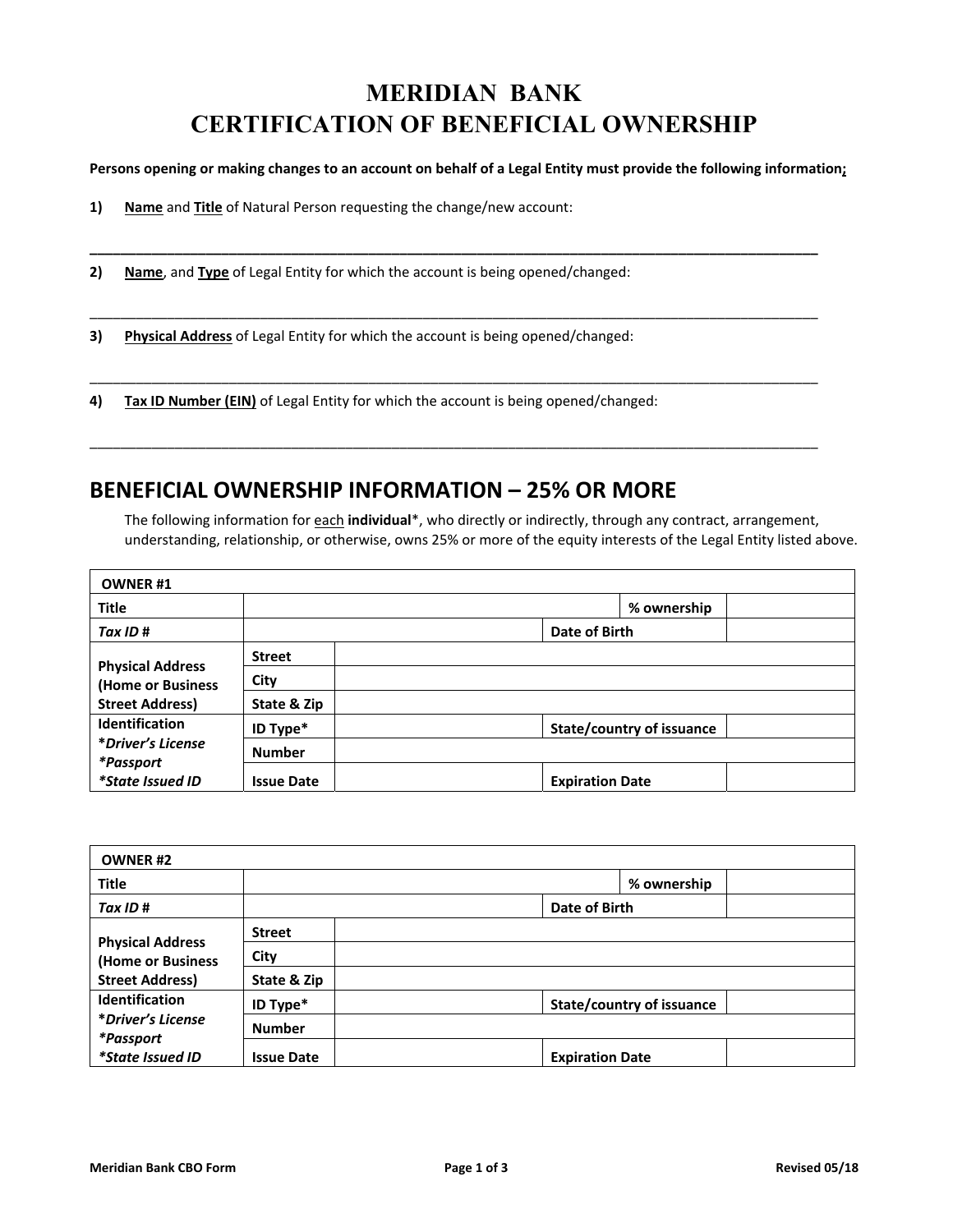| <b>OWNER#3</b>                               |                   |                                  |
|----------------------------------------------|-------------------|----------------------------------|
| <b>Title</b>                                 |                   | % ownership                      |
| Tax ID #                                     |                   | Date of Birth                    |
|                                              | <b>Street</b>     |                                  |
| <b>Physical Address</b><br>(Home or Business | City              |                                  |
| <b>Street Address)</b>                       | State & Zip       |                                  |
| Identification                               | ID Type*          | <b>State/country of issuance</b> |
| *Driver's License                            | <b>Number</b>     |                                  |
| *Passport<br><i>*State Issued ID</i>         | <b>Issue Date</b> | <b>Expiration Date</b>           |

| <b>OWNER #4</b>                |                   |                                  |  |
|--------------------------------|-------------------|----------------------------------|--|
| <b>Title</b>                   |                   | % ownership                      |  |
| Tax ID#                        |                   | Date of Birth                    |  |
| <b>Physical Address</b>        | <b>Street</b>     |                                  |  |
| (Home or Business              | City              |                                  |  |
| <b>Street Address)</b>         | State & Zip       |                                  |  |
| <b>Identification</b>          | ID Type*          | <b>State/country of issuance</b> |  |
| *Driver's License<br>*Passport | <b>Number</b>     |                                  |  |
| *State Issued ID               | <b>Issue Date</b> | <b>Expiration Date</b>           |  |

## **CONTROLLING INDIVIDUAL**

The following information for **one** individual with significant responsibility for managing the Legal Entity listed above:

- $\triangleright$  If Controlling individual is also a Beneficial Owner, name and title required only.
- A Controlling individual may be an executive officer or senior manager (e.g. Chief Executive Officer, Chief Financial Officer, Chief Operating Officer, Managing Member, General Partner, President, Vice President, Treasurer); or,
- $\triangleright$  Any other individual who regularly performs similar functions.

| <b>CONTROLLING INDIVIDUAL (Required)</b> |                   |              |                                  |  |
|------------------------------------------|-------------------|--------------|----------------------------------|--|
| <b>Full Name</b>                         |                   | <b>Title</b> |                                  |  |
| Tax ID#                                  |                   |              | Date of Birth                    |  |
| <b>Physical Address</b>                  | <b>Street</b>     |              |                                  |  |
| (Home or Business                        | City              |              |                                  |  |
| <b>Street Address)</b>                   | State & Zip       |              |                                  |  |
| <b>Identification</b>                    | ID Type*          |              | <b>State/country of issuance</b> |  |
| *Driver's License<br>*Passport           | <b>Number</b>     |              |                                  |  |
| *State Issued ID                         | <b>Issue Date</b> |              | <b>Expiration Date</b>           |  |